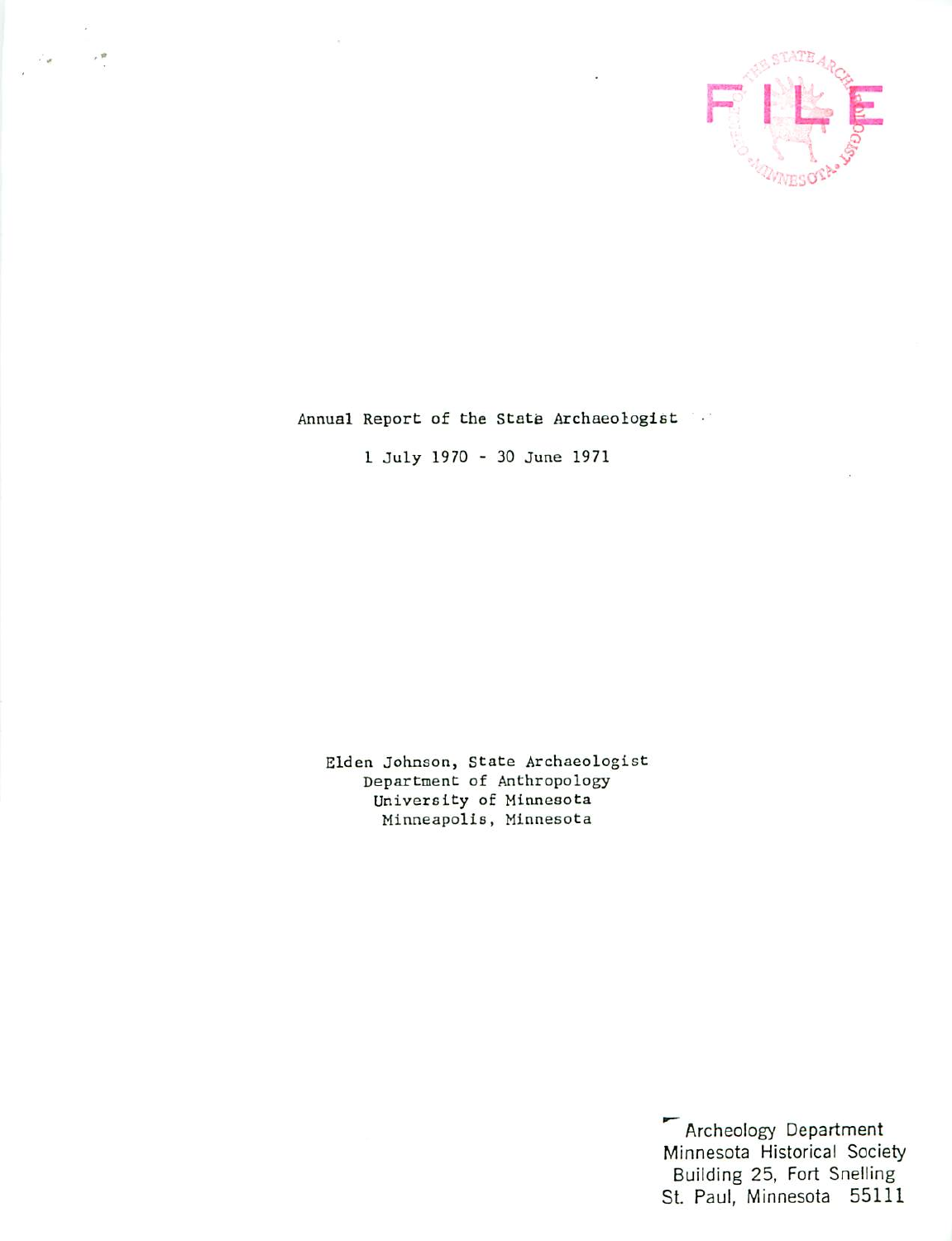## Introduction

 $\sim$ 

The past year has seen what is. hoped will be a major step forward in the development of minnesola archaeology. In May, 1971, the Council for Minnesota Archaeology was incorporated under the State of Minnesota non-profit corpora tion laws. The Council has met informally over the past several years at the invitation of the state archaeologist with the emphasis at these meetings placed on developing cooperation in Minnesota research and interpretation.

These general aims are incorporated in the charter of the Council which states that "The purpose of the Council for Minnesota Archaeology, Inc., shall be to promote archaeological research and interpretation within the State of Minnesota through 1) stimulation, encouragement and support of scientific archaeological field research, 2) the initiation of responsible action to con serve and preserve archaeological resources, 3) engaging in and supporting others in the interpretation of the results of scientific archaeological re search, and 4) providing a corporate entity representing the community of scholars who conduct archaeological research within the State of Minnesota."

The individuals who worked to develop the Council and who are charter members of the organization include:

Alan Brew, Bemidji State College Leiend R. Cooper, Science Museum of Minnesota Timothy Fieke, Science Museum of Minnesota Warren Gladisch, Minnesota Archaeological Society Christina Harrison, Carlton College Vernon Helmen, Hamline University Elden Johnson, University of Minnesota Richard Lane, St. Cloud State College David Nystuen, Minnesota Historical Society Jan Streiff, University of Minnesota Charles Watrall, Macalaster College Robert Wheeler, Minnesota Historical Society Lloyd A. Wilford, University of Minnesota Alan Woolworth, Minnesota Historical Society

Membership in the Council is limited to professional archaeologists con cerned with Minnesota archaeology who normally reside within the state or are employed by an institution located within the state. Research associate member ship will be offered to outside professional archaeologists engaged in archaeological research within the state and to resident professionals in allied fields whose research interests bear on the problems of Minnesota archaeology. Thus the Council is an organization limited to professionals and is not intended to become a large organization of interested laymen and professionals. The important groups of laymen that already exist in Minnesota form organizations that the Council members wish to encourage and expand. To assure cooperation with the state-wide group, the Minnesota Archaeological Society, the charter of the Council designates the current president of that organization as member of the Council. It is hoped that this provision will continue to provide the communication and the Mutual cooperation so important to archaeological research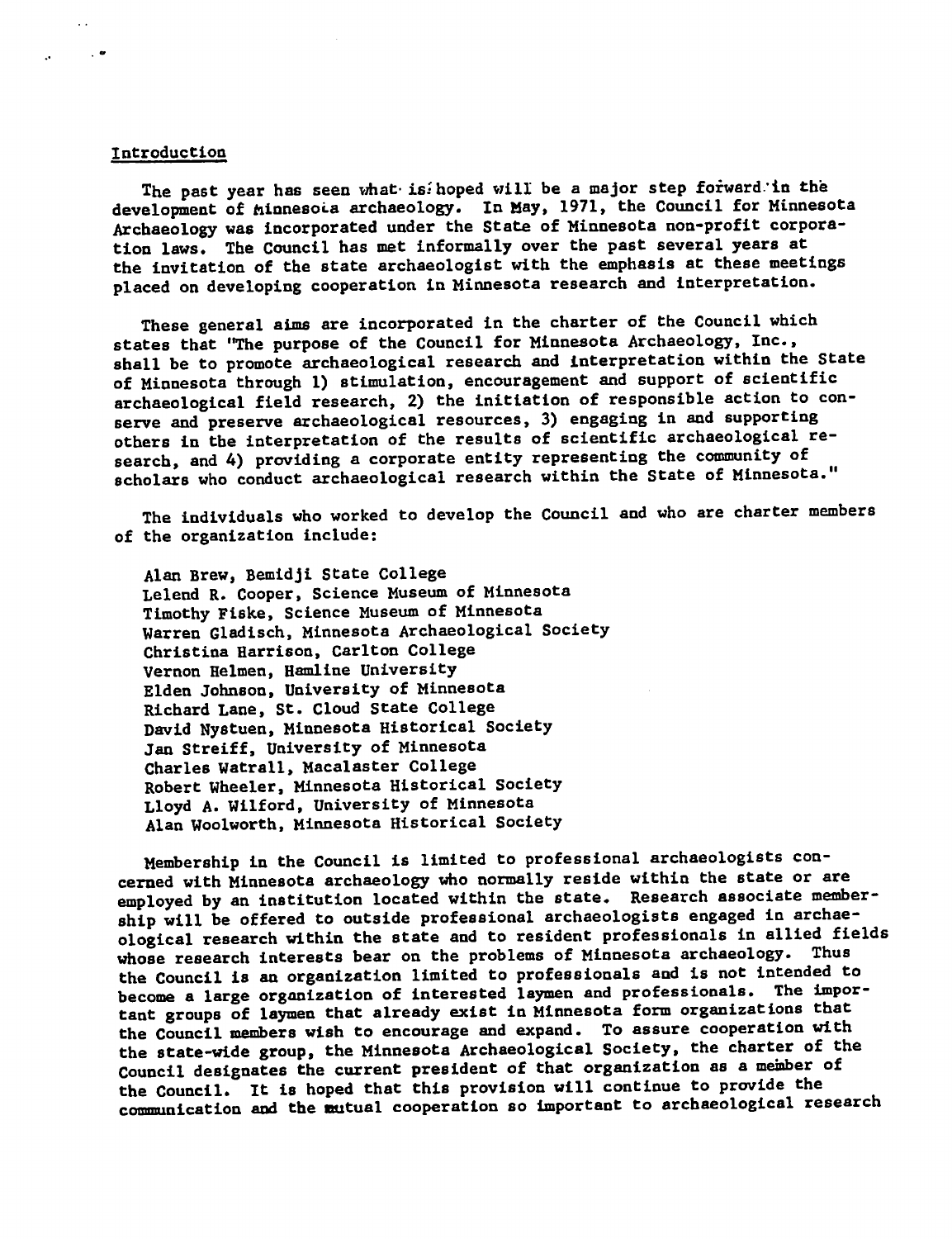and interpretation. The members of the Council further suggest that regional organizations of interested laymen, such as the Sioux Archaeological Society of southwestern Minnesota and the Alexandria Gem and Mineral Club ofwest-central Minnesota, affiliate as regional units of the Minnesota Archaeological Society.

Meetings of the Council during this past year included a one day November meeting held at the University of Minnesota where presentations of results of 1970 summer field activities were given to an audience of over 50 people. spring field meeting was hosted by the University and held at the University Biology Station in Itasca State Park over a May weekend. Over 100 persons attended this meeting which featured a presentation by C. T. Shay, University of Manitoba, who discussed his work at the Itasca bison site. The enthusiasm of those who attended the meeting was such that a second field meeting will be held in May, 1972, in southwestern Minnesota with the Sioux Archaeological Society acting as hosts.

The first business meeting of the Council after its incorporation was also held at Itasca in May. The primary concern was the election of officers who are:

President, Elden Johnson, University of Minnesota Vice President, Alan Woolworth, Minnesota Historical Society Secretary-Treasurer, Vernon Helmen, Hamline University Editor, Timothy Fiske, Science Museum of Minnesota Director, Alan Brew, Bemidji State College

The Council is now in its developmental stage and the members will meet again in the fall to work on preliminary plans for Council programs. With the vast amount of archaeological research to be done in Minnesota, the Coun cil has the potential to develop important cooperative programs.

## Archaeological Permits

 $\sim 10^{-14}$ 

permit was issued to Professor John Steinbring, University of Winnipeg, for work at the Houska point Site on Rainy Lake (Koochiching County) during the 1970 and 1971 field seasons. The site is late Archaic complex that includes native copper artifacts in an undisturbed context. Steinbring's crew of University of Winnipeg students worked the site for several weeks in 1970 and another group of students is at the site at this date. The preliminary results will give a solid base  $f\Omega r$  interpretation of the preceramic horizon of extreme northern and northwestern Minnesota.

A second permit was issued to William Mason III, St. Paul, for the use of a metal detector, underwater exploration, and recovery of artifacts at the Redwood Ferry Site on the Minnesota River in Renville and Redwood Counties during 1971. No information on the results of these activities is yet available.

# Field Excavation and Analysis

1. Minnesota Resources Commission Program in Prehistoric Archaeology

Excavations under this program were conducted in Koochiching County and an extensive site survey was conducted through portions of Itasca, Cass, Hubbard, Cleorvater, Mahnomen, and Norman counties.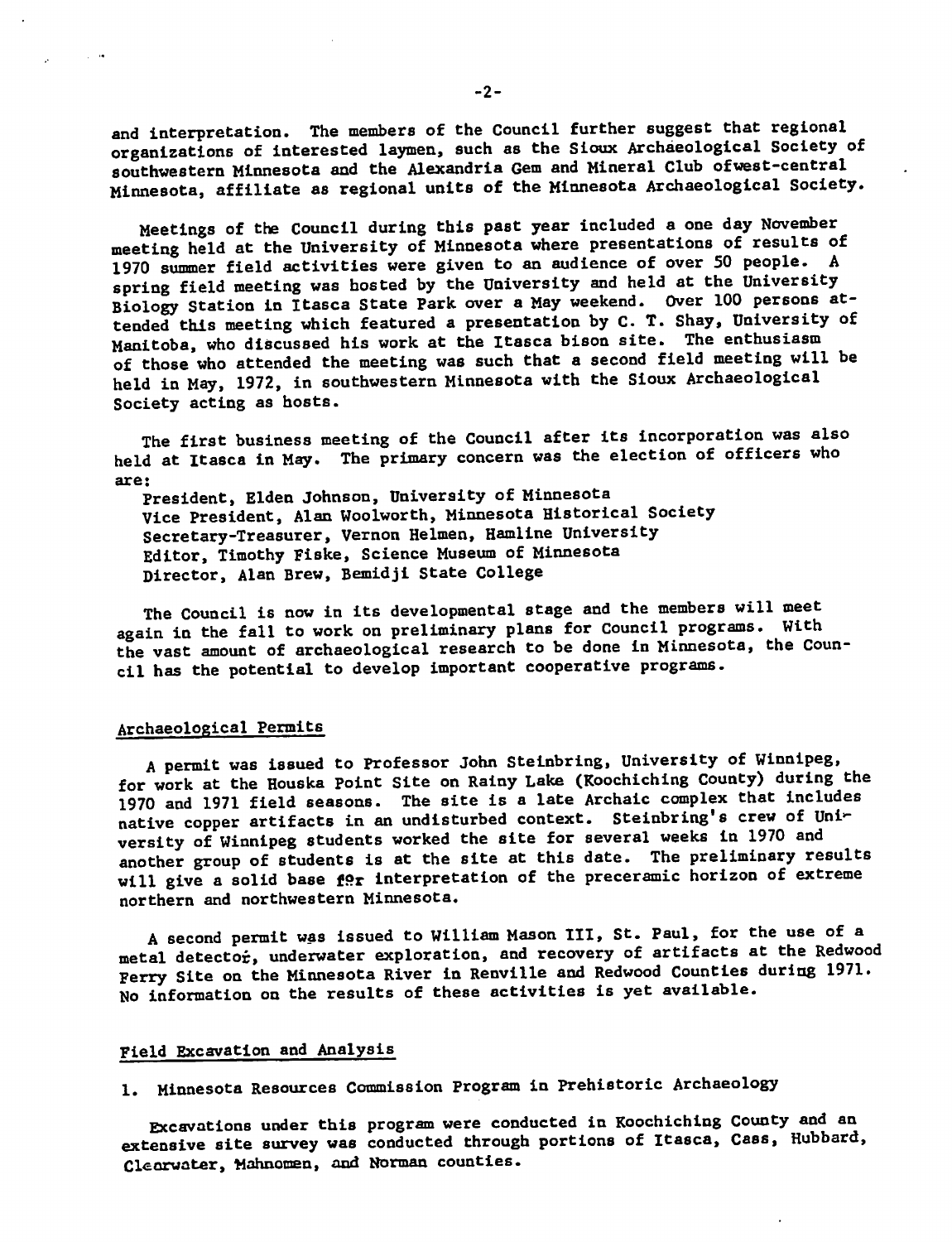The Koochlchlng County excavations were undertaken at the McKinstry Mound Site near the confluence of the Little Fork and Rainy Rivers and at the Smith Mound (Grand Mound) Site near the confluence of the Big Fork and Rainy Rivers. Professor James B. Stoltman, University of Wisconsin, directed the excavations with a crew composed of students enrolled in the University of Minnesota summer session course. The original aim of the project was to concentrate on the village habitation areas of the Smith Mound Site with a first goal of establishing a stratigraphic sequence for the Laurel and Blackduck cultures represented there. Secondarily, the aim was to obtain a large assemblage of Laurel culture materials from the habitation area. Extremely high water inundating much of the Smith Mound site prevented concentration of effort at that site so the majority of time was spent in excavation of a large undisturbed portion of McKinstry Mound #1- This mound had been haphazardly trenched around the turn of the century by Bryce who gutted the center of the mound. Lloyd A. Wilford subsequently worked a small undisturbed portion of the mound in the 1930's and reported a pure Laurel component represented in the mound fill. Stoltman's work showed a three and possibly four stage sequence of mound construction with log cribbing at the base. Only Laurel materials occured in the mound fill providing an excellent stratigraphic sequence within the Laurel com plex. Preliminary radiocarbon dating of samples from the mound indicates its initial construction began sometime around the beginning of the Christian era.

Recession of the high water later in the season made it possible for small group under Stoltman's direction to go to the Smith Mound Site to test the village area. The Laurel component seems to be concentrated at the west end of the site near the mouth of the Big Fork River where it underlies a later Blackduck component. The Laurel horizon at the site is quite rich and further work on this very important archaeological complex is needed.

The intensive site survey mentioned above was conducted to learn more about the impact of intensive wild rice use on prehistoric population and settlement pattern. The survey extended west from the White Oak Point site on the Missis sippi River in Itasca County to the Red River Just west of Ada. The purpose of the survey was to determine the relative density and location of Middle Wood land and Late Woodland habitation sices along this 12 mile wide transect cut ting through the heart of the wild rice harvesting area and crossing several vegetation zones from mixed conifer-hardwood west to prairie. The location of this transect was selected also because it parallels the paleoecological tran sect analyzed by John McAndrews earlier in his study of prairie-forest boundary shifts in the post-glacial period. McAndrews' study thus provided us with a climatic-ecological control through the time period occupied by the archaeologi cal sites.

The survey located over 50 such sites and over 80% of these sites fall into the late prehistoric period. These data support the evidence from pre vious work at Mille Lacs where a quantum jump in population and a significant shift in settlement pattern occured between the Middle Woodland and Late Woodland cultures. The Mille Lacs data indicate a major shift to wild rice as an economic staple as the major variable involved.

Transect data are now being analyzed and a major excavation program is being planned for the future. One interesting by-product of the transect was the obtaining of stratigraphic data at the Leech Lake Site which substantiates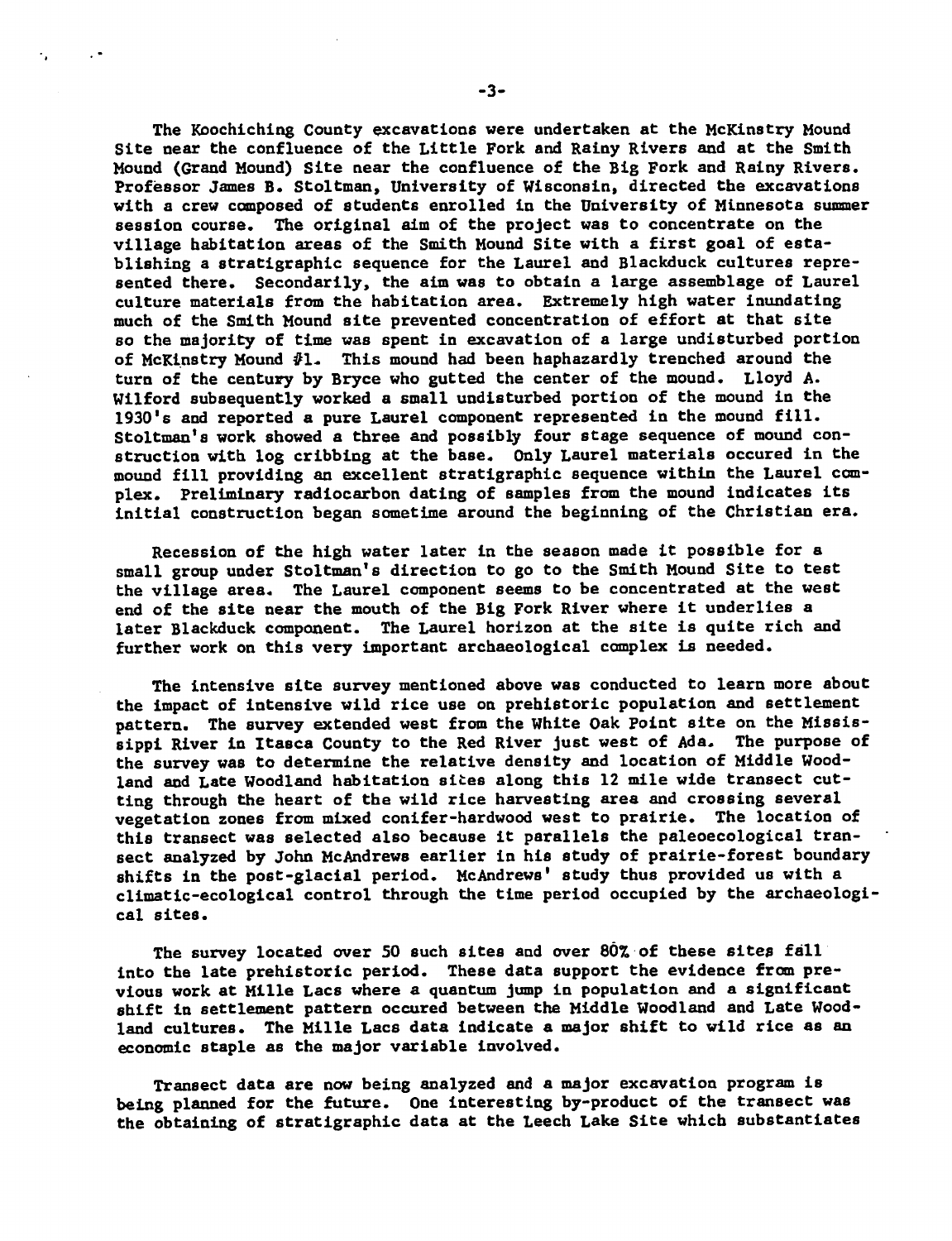a previous "hunch" that the Sandy Lake ceramic ware replaces Blackduck during the late prehistoric period, negating the earlier theory that Blackduck per sisted into the early historic period and represented the culture of the his torically known Assiniboin and Yanktonai Dakota.

As in any archaeological research in Minnesota, interested local people were of great help. While it is impossible to list all of the many people who offered assistance, special thanks are due William Marshall of Grand Rapids, E. F. Creech of Cass Lake, Cliff Miller and Cleve Stilwell of Hubbard County, Robert Littlewolf and William Gagnon of Ponsford Landing, Clearwater County, and Richard Canning of Hendrum.

## 2. Other field excavations

بمنافذ المستورة

Richard Lane, St. Cloud State College, continued his excavations at the Refuge Site in Sherburne County. This large site is located on the Sherburne National Wildlife Refuge and consists of a very large number of burial mounds plus habitation areas. The major component seems to be late prehistoric Woodland and Lane's results will form an important link between the Mille Lacs area to the north and the Twin City area to the south.

Vernon Helmen, Hamline University, continued his survey work on Prairie Is land (Goodhue and Dakota counties) and also reported the find of a very large Middle Woodland site in Wright County. Helmen and his site informants have done some preliminary research at the site and hope to develop a larger research project for the future.

The University of Winnipeg excavations in Koochiching County were discussed in a previous section.

## 3. Highway Salvage Archaeology

This Minnesota Historical Society program, under the general direction of Alan Woolworth with field operations directed by David Nystuen, is fully re ported in a series of monthly and an annual report issued by the Society. This important research consists of both examination of projected highway construc tion areas for archaeological and historic sites and in the salvage excavation of those sites deemed important and doomed to destruction by road construction activities. This latter salvage portion of the work was initiated only this year and during April, Nystuen directed work at a preceramic site located on the Campbell beach of Glacial Lake Agassiz in Roseau County. The site pro duced quantities of waste chert and other occupational debris plus diagnostic Eden-Scottsbluff projectile points. The Society is to be congratulated for its excellent work under the highway salvage program and it is hoped that the actual salvage excavation segment can be expanded to extract scientific data from other important sites before they are destroyed.

4. Laboratory analysis and preparation of manuscripts

The University MRC program continues with the analysis of the Mille Lacs-Kathio site data under the direction of the author. The final Arvilla burial complex report will be ready for the publisher in the fall.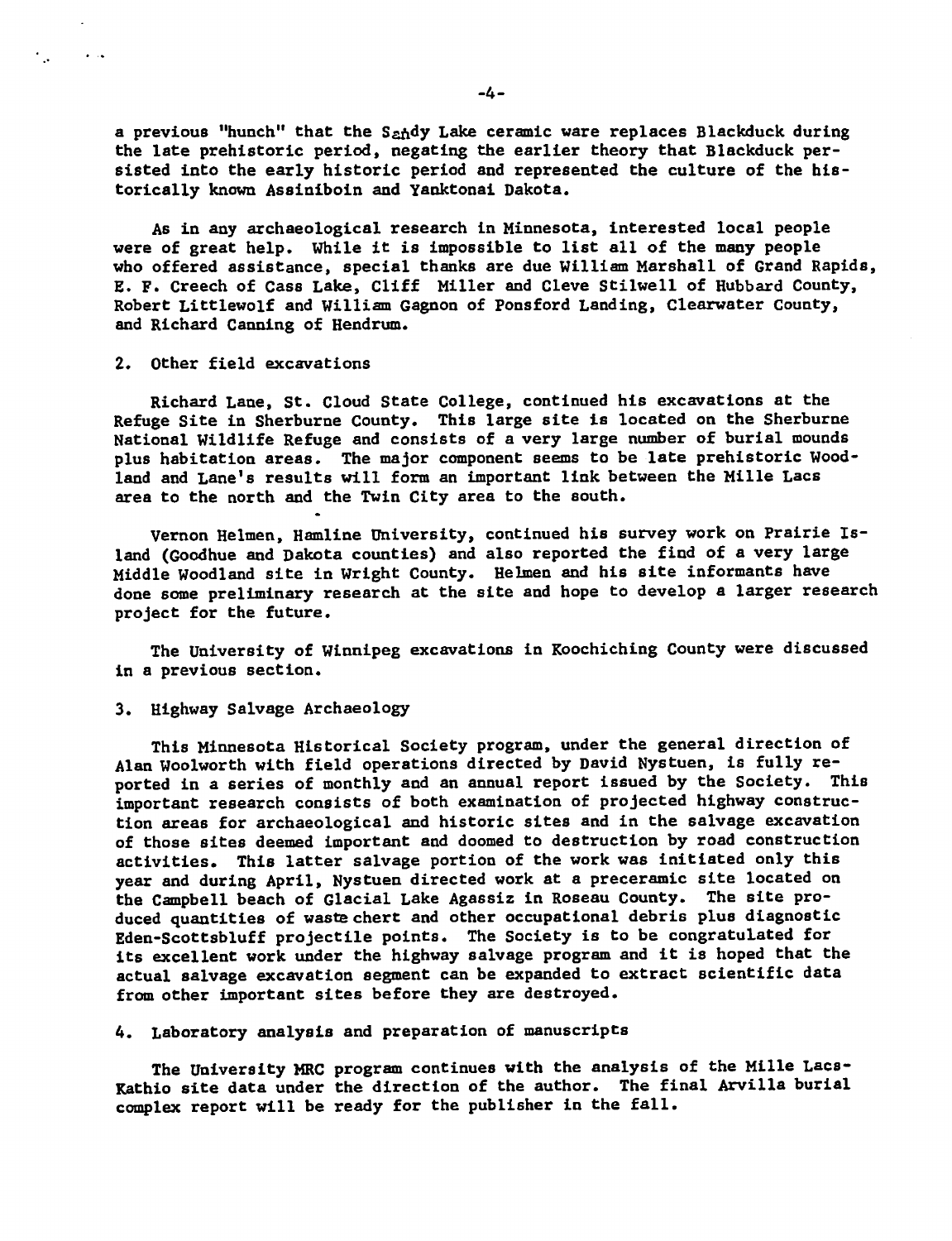Two additional major monographs on University of Minnesota site data will be completed before the end of 1971. James Stoltman, University of Wisconsin, is completing detailed monograph on the Laurel complex of northern Minnesota. Site data include those from the Smith Mounds, McKinstry Mounds, Nett Lake, Pike Bay (Lake Vermillion), and the Pearson Site (Lake Vermillion). These data include some collected by Professor Emeritus Lloyd A. Wilford and only partially reported, plus Stoltman's own work of recent years.

The second major report is that being completed by Professor Guy Gibbon, University of Illinois. Gibbon is analyzing site data from all excavated late prehistoric Oneota sites in Minnesota. Gibbon has completed a similar series of reports on Wisconsin Oneota data and kindly accepted an offer to study the Minnesota materials. The sites covered include the Bryan, Silvernale, and Bartron in Goodhue County, the Humphrey and Vosberg sites in Blue Earth County, plus a scattered series of Oneota burial mounds from southern and southeastern Minnesota. Gibbon reports that all laboratory analysis has been completed and that he will complete the written manuscript during the summer months.

## Public Interpretation

 $\mathcal{L}_{\bullet}$  , and  $\mathcal{L}_{\bullet}$ 

Cooperation with the Division of Parks and Recreation, Department of Natural Resources, in the development of archaeological interpretation within selected state parks continued. An outdoor display unit intended to present changing small-unit displays illustrating the current archaeological research in Mille Lacs-Kathio State Park was completed and the exhibits installed this past spring. The exhibit sequence was planned and the materials selected at the University and the display design and construction completed by Ken Sanders. This unit was developed on a trial basis to determine the feasibility of small on-site display units at archaeological sites in other state parks.

The major work of designing and constructing the archaeological-natural history exhibits for the Big Stone Lake State Park interpretation center is underway. The sequence emphasizes the changing natural area from Glacial Lake Agassiz times to the present and against tnis background interprets systems of human land utilization through the prehistoric into the historic period.

Another major effort at designing an archaeological-natural history exhibit sequence for an interpretation center now under construction in Mille Lacs-Kathio State Park will begin at the University this fall. The exact theme has not yet been selected, but paleoecological, archaeological, and ethnographic data will be utilized. Much of the material to be displayed will be drawn from excavations conducted under the MRC program. This interpretation center will focus on the Mille Lacs region and will complement the excellent displays on the historic Chippewa in the Minnesota Historical Society Museum at Vineland.

It is hoped that similar regional archaeological interpretation centers will be developed in the future at the Grand Mound Site on the Rainy River, and at two or three additional sites in west-central and southern Minnesota. An article on this topic that suggests some possible approaches is listed in the subsequent section of this report.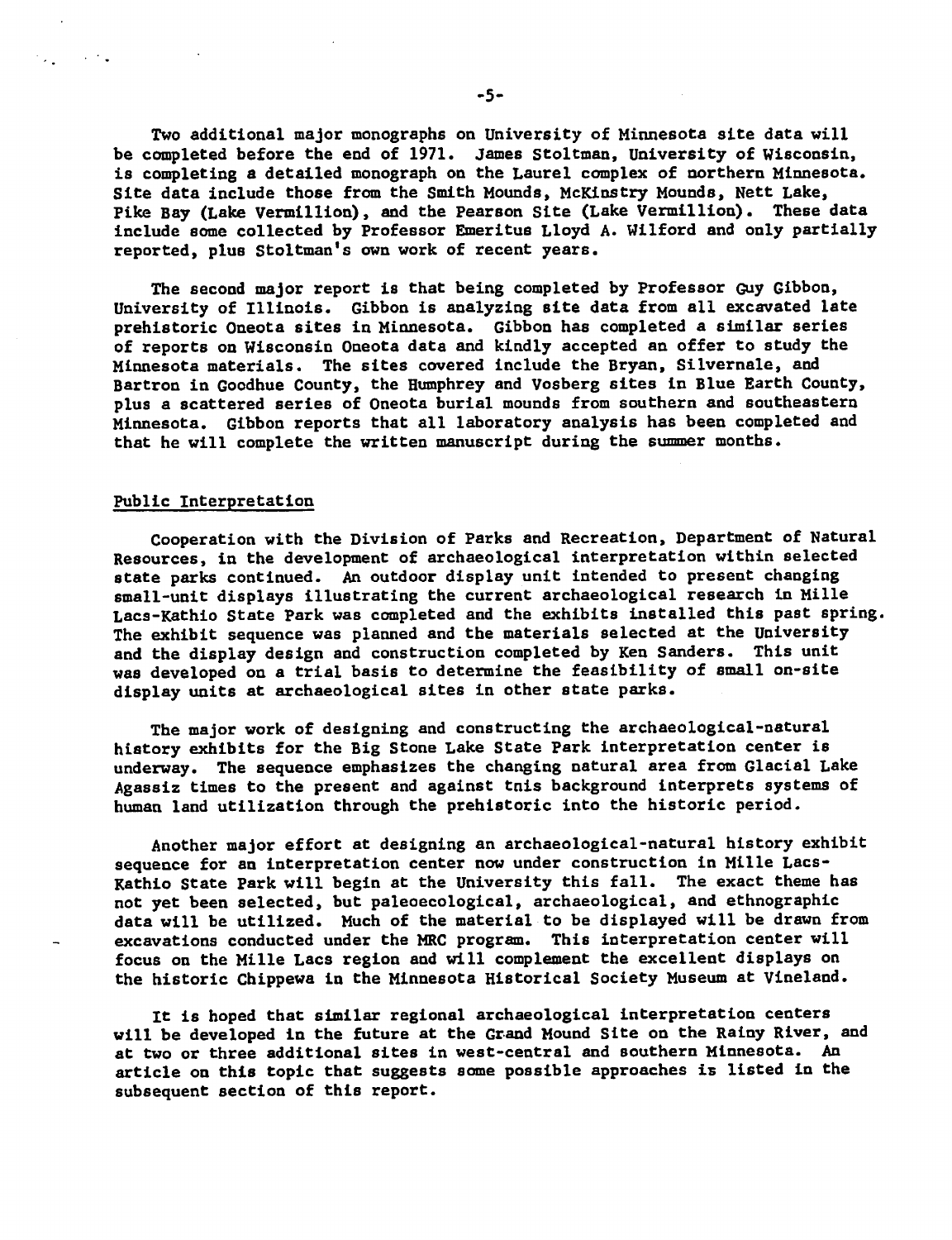Publications, Theses, and Manuscripts Prepared

- Johnson, Elden. "The Gull Lake Site." Minnesota Archaeologist, vol. 21, No. 2. (in press).
	- "Prehistoric Archaeology and Public Interpretation: New Approach." Minnesota History, VoL 42, No. 3, 1970. (Reprinted in Historical Preservation in Minnesota, Donn Coddington, ed., Minnesota Historical Society, 1971;)
- "Recommendations of the State Archaeologist", Historical Preserva tion in Minnesota, Donn Coddington, ed., Minnesota Historical Society, 1971.
- "The Northeastern periphery of the prairie peninsula." in "Prehistory of the Prairie Peninsula, David Baerreis, ed., Journal of the Iowa Archaeological Society, in press.
- Shay, C. T. "The Itasca Bison Site: A Study in Ecology." Prehistoric Archaeology Series, Minnesota Historical Society. 1970.
- Steinbring, Jack. "The Littlefork Burial: New Light of Old Copper." Journal of the Minnesota Academy of Science, Vol. 37, No. 1, 1970-71.

# Preservation of Archaeological Sites: Criteria and Selection

The author is the Minnesota representative of the Society for American Archaeology committee on public understanding. This committee has several functions and its current direction is toward developing federal legislation that will ensure the protection of significant archaeological sites on feceral lands. The question of when a site is or is not significant then becomes crucial and the committee will develop criteria that will be used to evaluate known sites on federal lands.

The need for the development of similar criteria in Minnesota is also apparent. There are several extant programs of archaeological and historic site designation and/or purchase in Minnesota. Some of these seem to duplicate one another and some seem to operate with no well defined criteria. Archaeo logical sites are presently included under the Scientific and Natural Areas program of the Department of Natural Resources and the consulting committee is in the process of developing a set of criteria applicable to such sites. The Historic Sites program operated by the Minnesota Historical Society also in cludes archaeological sites, some already under state ownership. The Society has criteria for such selection with an emphasis on preservation and public interpretation. The State Planning Agency has apparently included numbers of archaeological sites for possible purchase or other protection under Project 80 though the criteria for selection of sites are not clear and there is frequently no consultation with an archaeologist. The federal Register of Historic Sites does not seek to acquire sites but simply to designate significant sites, archaeological sites included. Rigid criteria are applied. Finally, many units of local government from countirs to villages seek to include archaeological sites within developing or proposed park and recreation areas.